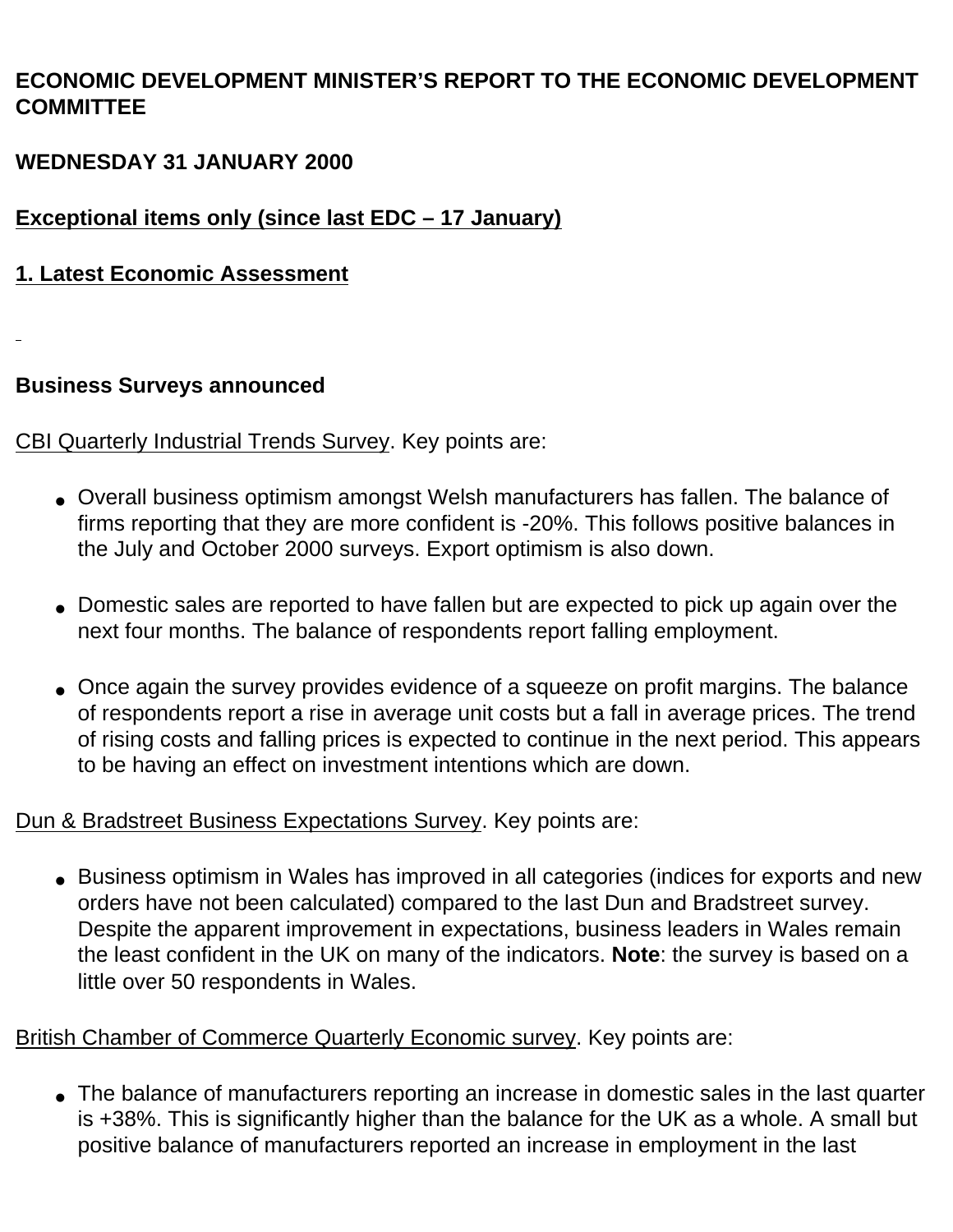quarter.

- An increased balance of service sector companies report an increase in domestic sales and orders. Export performance in the service sector appears to have deteriorated. Employment prospects appear to be brighter in the service sector than the manufacturing sector.
- Business confidence in the manufacturing sector is lower in Wales than any other UK region. Confidence in the service sector is also lower in Wales than in the UK as a whole.

# Employment Trends graphs

These are attached to this report as an Annex.

# **2. Major issues**

## **Corus**

I will make a separate oral report on this matter at the Economic Development Committee meeting.

## 3. **Job news**

## Losses

# GE, Nantgarw

Officials met with the company last week to discuss the latest position, following speculation in the press about job losses. The company informed that a downturn in the world wide economy (declining aeroplane passenger numbers, high fuel costs, low ticket prices etc), coupled with engines being retired quicker than expected (more cost effective when fuel costs are high -new engines require less servicing and fuel). They had no choice but to announce 88 redundancies, no further cuts were envisaged but this could not be ruled out if the world economy deteriorated. However, of the 300 jobs lost since February ( contract and permanent staff) only 26 have been forced redundancies and all of the 36 apprentices they could not take on found other jobs in the aerospace industry. They also hope that most of the 88 new redundancies will be on a voluntary basis. The company was also very complementary about the support provided by the Assembly.

# Takiron, Bedwas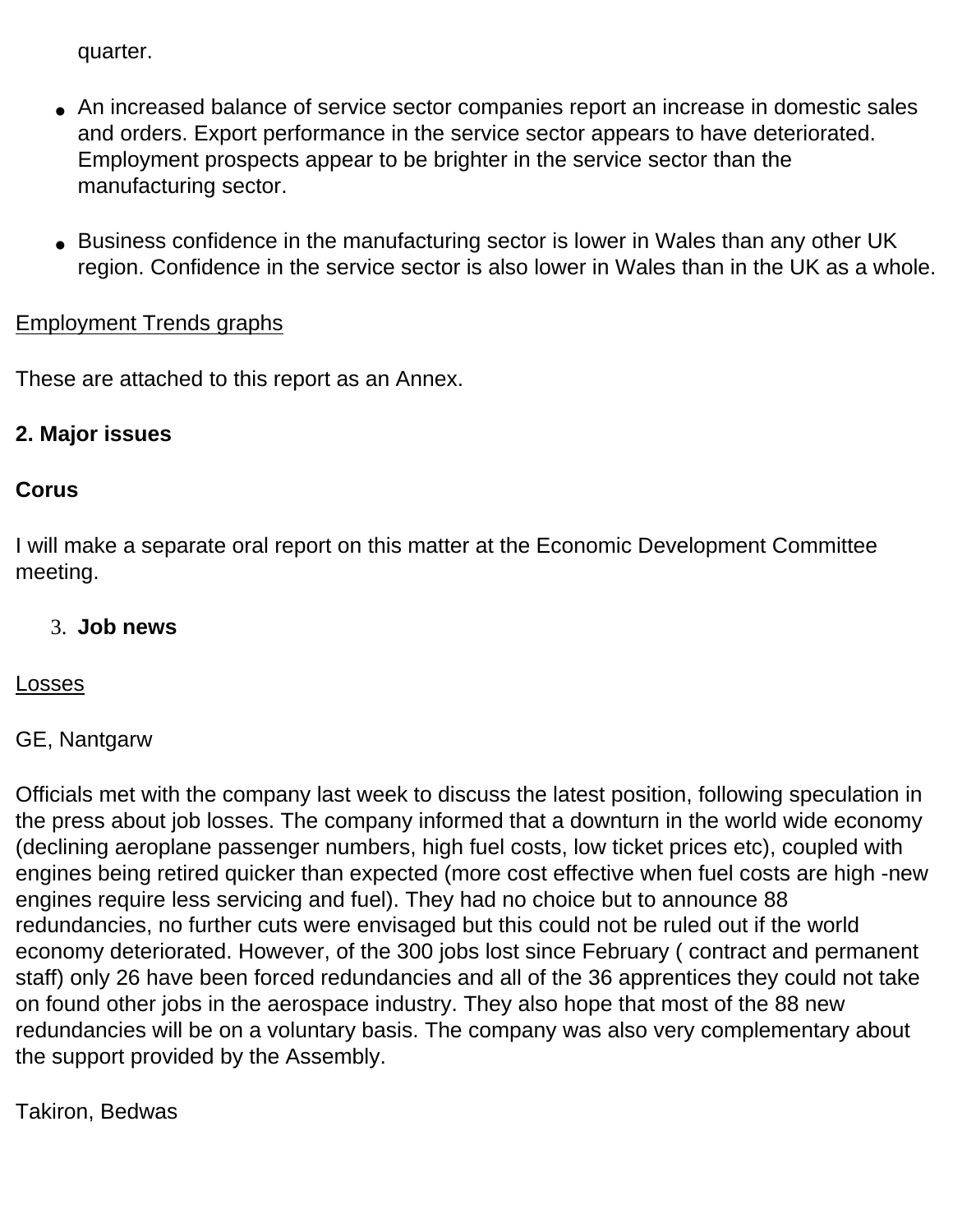Takiron (UK) Ltd, the first Japanese company to come to Wales - in 1972 - currently employs 57 staff in Bedwas, Caerphilly, in the manufacture of prefabricated sheeting. Continued losses over the past 6 years, totalling in excess of £6 million, have the Parent to review continued support for the plant, resulting in the plant's Directors having to make the decision to close the plant, unless a buyer can be found.

Takiron is therefore commencing consultations over redundancies, which it will continue, should a buyer for the operation not be found. The Parent has, apparently, indicated that it is prepared to make further monies available to be used as part of a redundancy package, which they envisage would be "substantially in excess of the statutory requirement".

The WDA and the local TEC are already in contact with the company to offer all possible assistance to affected staff, and also to try and secure a new buyer for the site.

## Other losses

Impress Packaging, Rhymney – 65 jobs to be lost by this steel company which manufactures steel "ends" for cans.

Kestrel South Wales, Crumlin – 77 redundancies at this plastic injection moulder, which has gone into receivership

Pioneer Stores, Port Talbot – 80 redundancies resulting from store closure, following lack of sales.

Eynons (Pontardawe) Ltd – 55 redundancies at this retail bakery, following insufficient profit potential to rebuild after a major fire at the premises

## **Gains**

Surface Technology Systems, Newport – creating 83 new jobs at their £4.7 million high-tech expansion project on Imperial Park in Newport. Assisted by RSA.

## Other announcements

# Finance Wales Board of Directors appointments

These new Directors, together with Chairman Brian Howes, will guide the operation of the company in providing small and medium sized firms in Wales with financial backing and expert advice.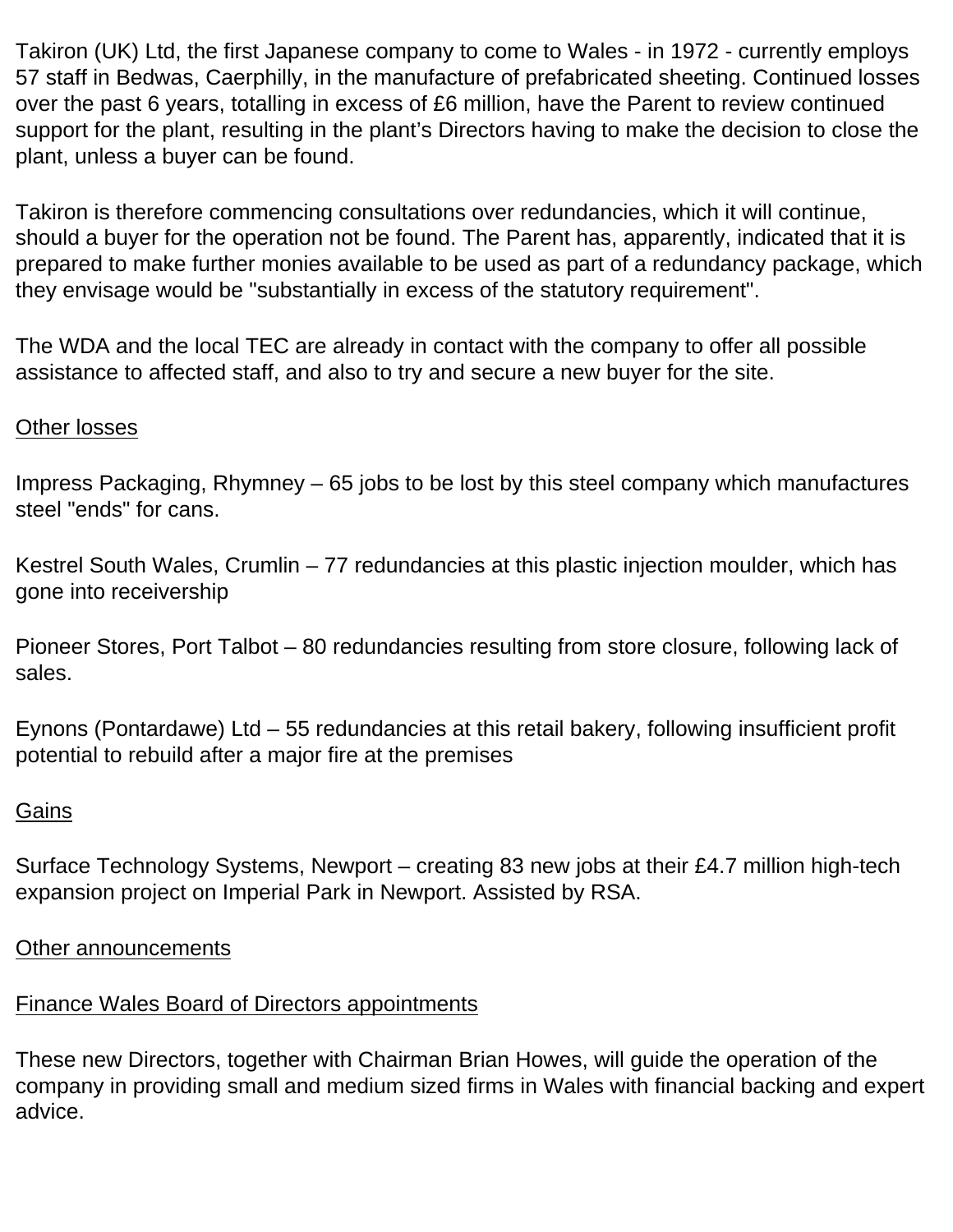The Directors are:

**Mohammed Akteruzzaman ,** Enterprise Development Officer for Cardiff County Council's Strategic Planning and Neighbourhood Renewal Departmment. He has been providing financial advice to small businesses for a number of years and has wide experience of accountancy and finance, having worked for a number of Cardiff-based accountancy firms. He was awarded an MBE for his services to the community.

**Susan C.Balsom,** runs her own company in Aberystwyth, FBA, specialising in public relations, design and publishing. She is Vice Chairman of the BBC Broadcasting Council and a Board member of the Welsh Development Agency. Her special interests include agriculture, food production and the promotion of rural businesses in Wales.

**Karen Bellis,** a former lecturer in agriculture and land-based subjects at Carmarthenshire College of Technology and Art and founder director of LiveWIRE Cymru. She is now Director of International Development for ShellLiveWIRE - a programme that encourages those aged between 16 and 30 to consider starting a business.

**Graham Thelwall Jones,** a stockbroker and investment banker who is a former Chairman of the Liverpool Chamber of Commerce and a founder director of the Merseyside Special Investment Fund - which pioneered the use of European funding to provide support for small and medium sized enterprises.

**Professor Dylan Jones-Evans,** Professor of Enterprise and Regional Development at the University of Wales, Bangor and Director of the Centre for Enterprise and Regional Development. His main research interests are the development of world class small firms, the study of fast-growth businesses and linkages between academia and industry. He is co-editor of a best selling new textbook - "Enterprise and Small Business" - published by the Financial Times.

**Meirion Thomas,** head of the Observatory of Innovation and Business Development at Cardiff Business School. He was previously an Executive Director of the WDA reponsible for investment management having gained industrial and banking experience with Lloyds Bank and Ford. He is Chairman of St.David's Forum, a Director of the Institute of Welsh Affairs and is a non-executive director of a number of Welsh SME's as well as having his own business interests

**Peter Wright,** a professional advisor to fast growing small and medium sized firms. Mr.Wright worked for the Nat West Bank for 31 years - which included periods as head of the bank's Specialised Finance Unit and as the Corporate Director of bank's largest London-based company business centre which focussed specifically on fast growth firms in the technology and e-commerce sectors.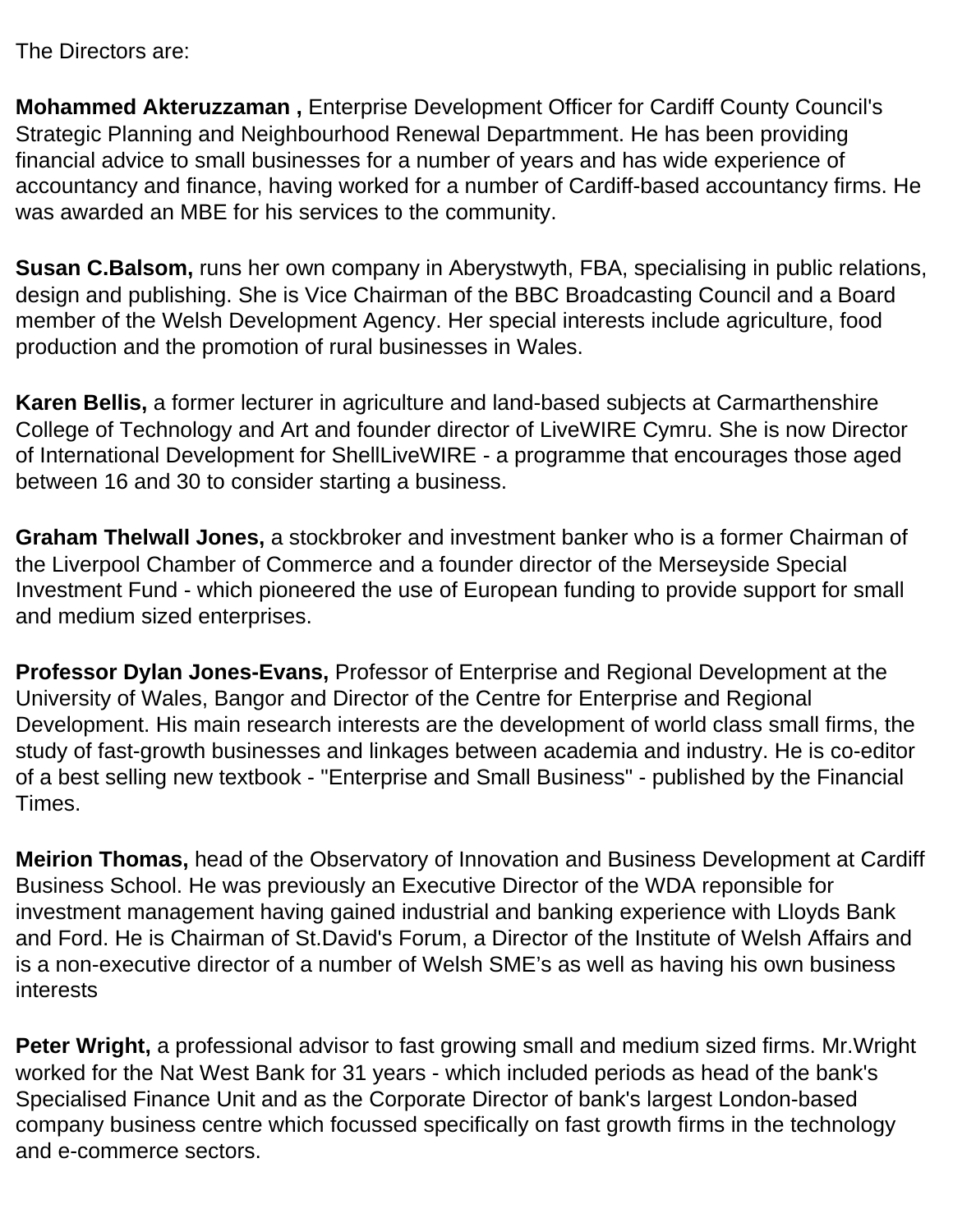## Fiscal Variations

I expect to be in a position shortly to recruit expert advisers to help develop specific proposals tailored to the needs of Wales and for them to complete their work by the end of March. I will keep the Committee informed of progress

## Regulatory Reform Bill

Of the 2 Bills affecting Wales being considered in the House of Lords, The Regulatory Reform Bill was announced in the Queen's Speech for the 2000/2001 session and introduced in the House of Lords on 7 December. It was discussed in Committee last week (23-25 January). Report is due in about 2 weeks and the third reading immediately afterwards. The Bill should be in the Commons by early March and should become an Act by early April.

The purpose of the new power is to reform legislation with a view to removing or reducing burdens on those carrying on activities, including businesses, charities, the voluntary sector and the wider public sector and individual citizens. The general expectation is that such reforms would tend to reduce the overall cost of regulation.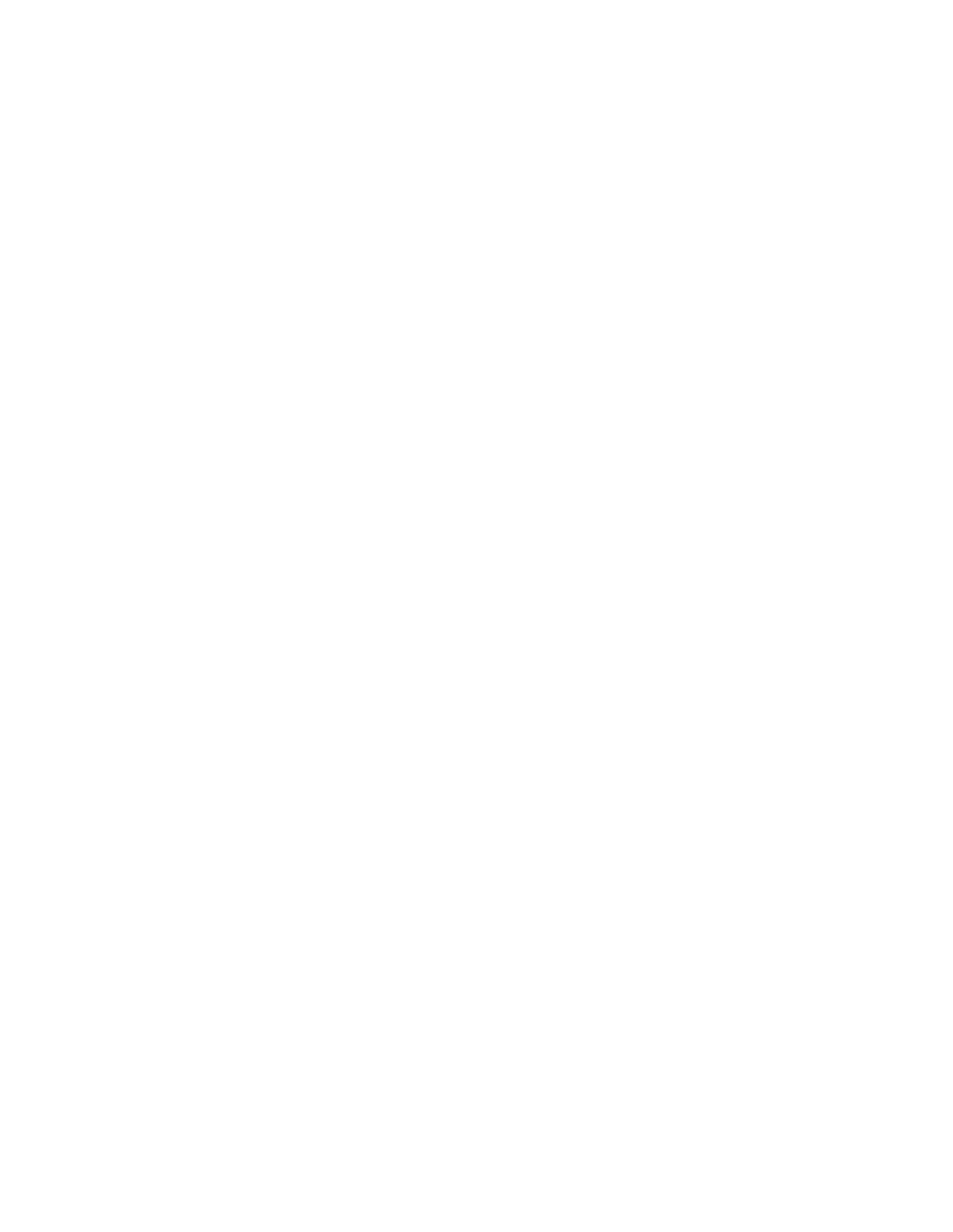# **ANNEX 1**

Employment Trends Graphs (see Excel file Jan31EDC.xls)

 $\equiv$ 

# **ANNEX 2**

Report of EDC meeting on 29 November re Ombudsman – Business Connect.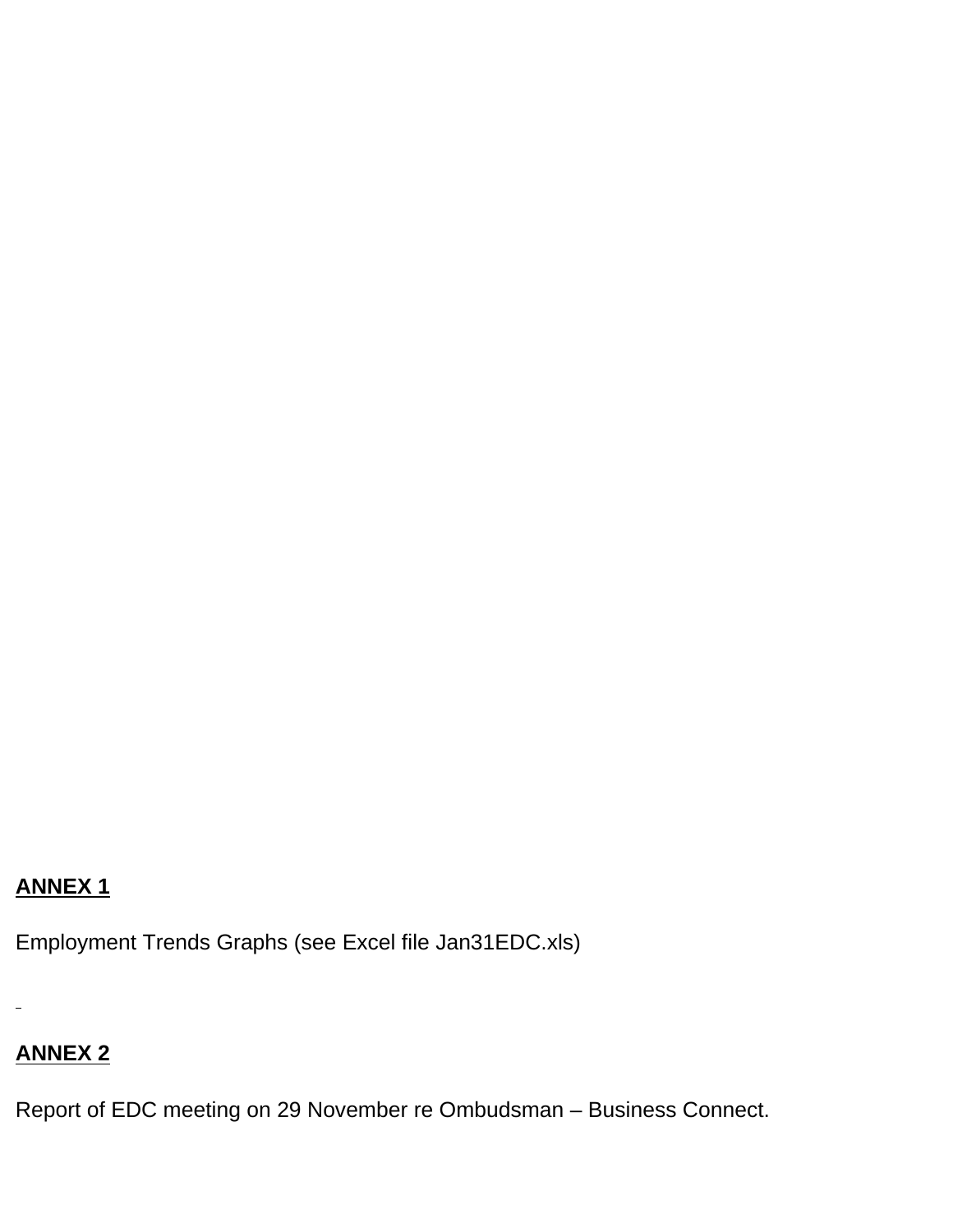| <b>Economic Development Committee</b> |                                                               |
|---------------------------------------|---------------------------------------------------------------|
|                                       |                                                               |
| 30 January 2001                       |                                                               |
| <b>Venue:</b>                         | <b>Committee Room 2, National Assembly</b><br><b>Building</b> |
| Title :                               | <b>Ombudsman - Business Connect</b>                           |

## **Purpose of Paper**

1. At the EDC meeting on 29 November the Committee asked the Economic Development Minister to consider issues involved in establishing an ombudsman in connection with services received from Business Connect.

## **Summary/Recommendations Main findings**

- 2. A separate ombudsman would be inappropriate for the present organisational structure of Business Connect.
- 3. There are clear guidelines for complaint handling, including mechanisms for external adjudication at the local level, within Business Connect.
- 4. The number of recorded complaints about the quality of service provision is very low in relation to the number of service transactions carried out on behalf of Business Connect.

## **Recommendations**

5. The board of Business Connect Wales Ltd (BCW) is invited to formulate proposals for collating and monitoring complaint data on a systematic basis.

# **Background**

- 6. In very general terms, a body can be added to the list for the Welsh Administration Ombudsman if it is established by government, is funded by the Assembly (at least 50%), and if the Assembly appoints any of its members. Whilst Business Connect Wales Ltd broadly meets these criteria except the Assembly does not appoint the board's members. The BCW board comprises members from the business community and the principal public sector business support bodies. It would be a straightforward matter to amend its constitution so that the Assembly appointed one or more members – the Assembly currently nominates an observer.
- 7. However at the point of service delivery Business Connect does not operate as a single legal entity with its own employees. The Business Connect gateway services are provided through its partners who are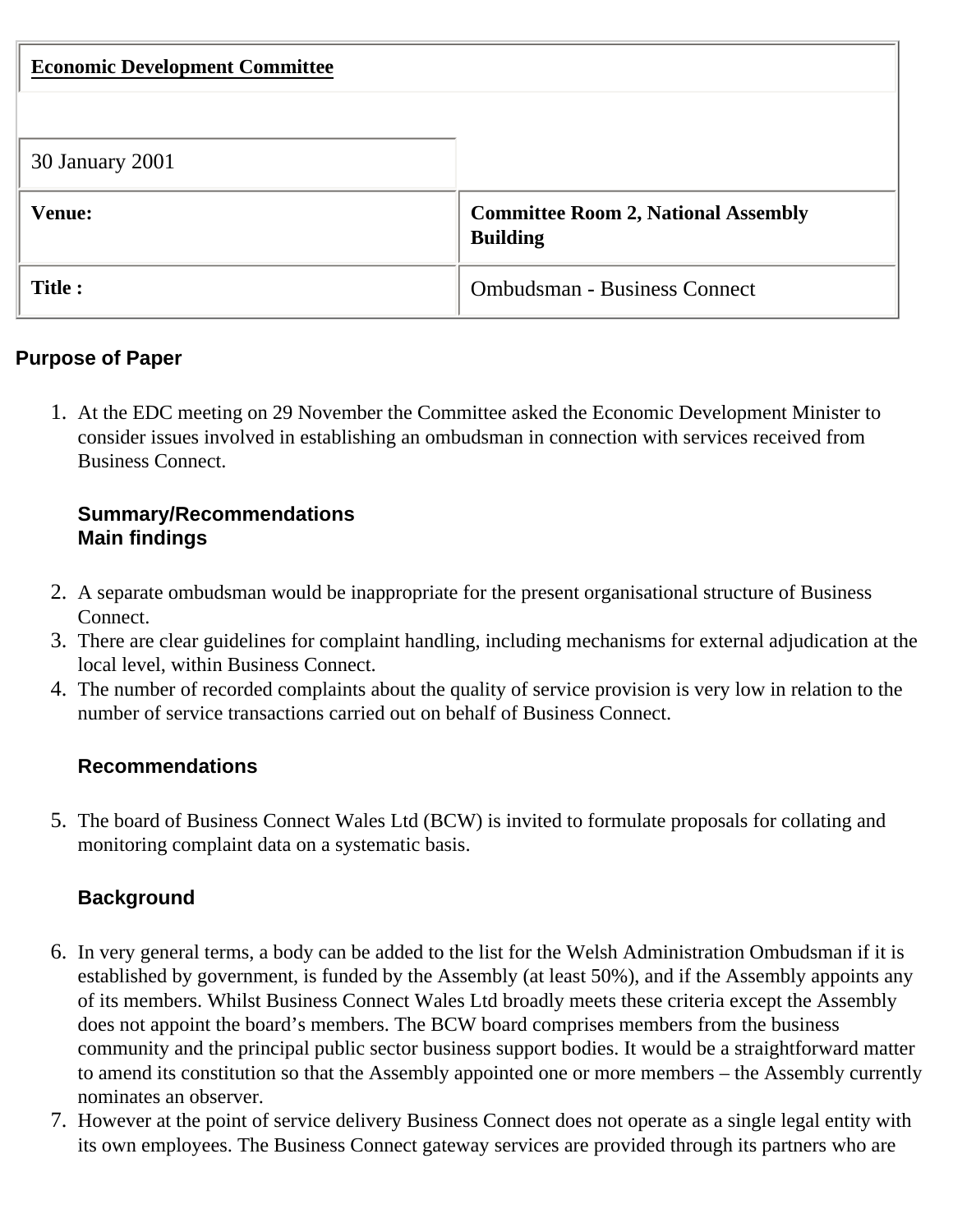principally the WDA, TECs, Local Authorities and Enterprise Agencies. From 1 April 2001 the CETW will take over the TEC skills-related business support services and the WDA will take over all other business support activities from the TECs.

- 8. A separate ombudsman would not therefore be appropriate within the present organisational structure of Business Connect.
- 9. We have looked at the existing complaints procedures within Business Connect to see what level of assurance it provides. We can confirm that clear national written procedures and service standards exist. These are laid down in the Business Connect Quality Manual, supplied to all frontline centres, and a Customer Service Statement which is supplied to customers. The text of the complaints procedures and the Customer Service Statement are attached as Annex A & B.
- 10. Business Connect's complaint procedures are drawn up on the basis that each of the partners has its own system of independent redress using some form of external complaint adjudication. For example TECs are required to make arrangements to employ an independent external complaints adjudicator whilst the Welsh Development Agency comes under the remit of the Welsh Administration Ombudsman and the local authorities come under the Commission for Local Administration for Wales. The CETW will be required to develop a procedure for handling complaints and we anticipate that the Council will, like the WDA, be brought within the remit of the Welsh Administration Ombudsman once it comes into operational effect on 1 April.
- 11. The complaint procedure systems in use within individual centres, as defined in the Quality Manual, are subject to annual scrutiny by independent consultants.
- 12. We have sought to get quantitative data on the number of complaints but this is not collated in a consistent manner at the regional and national level. The numbers of complaints readily identified were in low single figures.
- 13. The number of recorded complaints is a low against the 20,000 enquiries received through the all Wales telephone number.
- 14. Business support tends to be holistic in nature rather than fitting in discreet "boxes" of information, referral, advice etc. Consequently it is not always simple to identify where the Gateway service ends and the delivery of services by the partners begins. Nonetheless we believe it would be worthwhile for the board of Business Connect Wales Ltd to seek to harmonise procedures for collating complaints data and reviewing it at the regional and national level.
- 15. We have sought to identify examples of best practise with officials in the Small Business Service England and the devolved administrations. The responses show that procedures within the UK are broadly similar.

# **Compliance**

16. The Assembly's powers to sponsor Business Connect Wales Limited derive from Section 11 of the Industrial Development Act 1982. The relevant functions have been delegated to the Economic Development Minister.

**Annex A**

*(EXTRACT FROM BUSINESS CONNECT QUALITY MANUAL)* 

## 11. **COMPLAINTS PROCEDURE**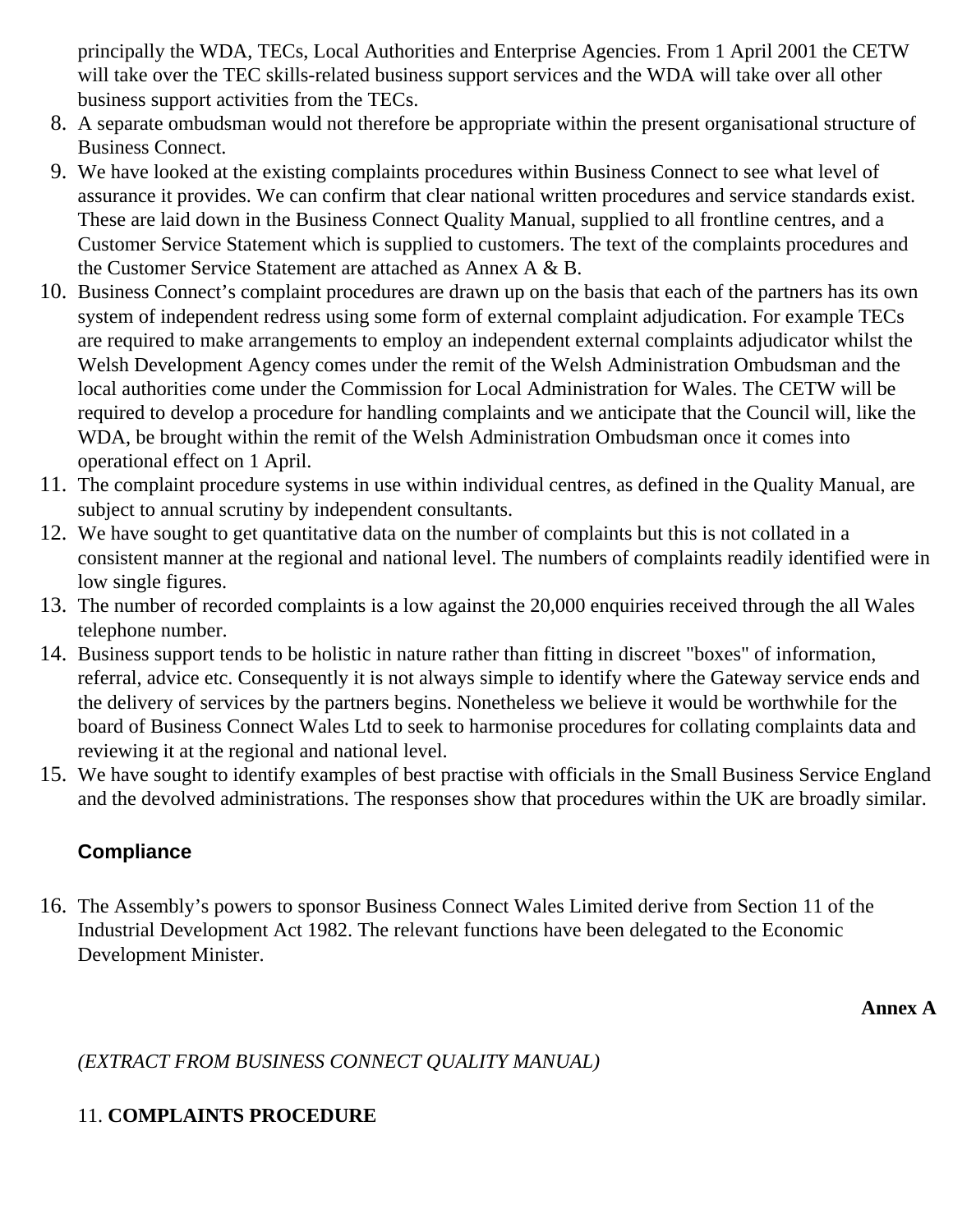### **11.1. Purpose & Scope**

11.1.1. The purpose of this procedure is to ensure that all Business Connect complaints are dealt with efficiently and to the client's satisfaction. Wherever feasible, client complaints should also be used as an opportunity to secure improvements in processes and ways of working, and in the nature and coverage of services.

11.1.2. This procedure covers any complaint relating to services and facilities provided by any Partner or Associate in response to a Business Connect enquiry.

### **11.2. Procedure**

11.2.1. All Business Connect Partners and Associates will nominate an individual to be responsible for dealing with Business Connect complaints.

11.2.2. Any written or verbal complaint will be acknowledged within 2 (two) working days. Both written and verbal complaints will be documented and filed.

11.2.3. Remedial actions will be initiated and the client advised accordingly within 10 (ten) working days.

11.2.4. Each complainant will be advised of the process of redress in the event of the reply being deemed unsatisfactory.

### **11.3. Corrective Action**

11.3.1. Each Partner or Associate organisation is responsible for taking the necessary action to address a complaint and to ensure wherever possible that it will nor recur.

11.3.2. Where a complaint relates to a Business Connect procedure, or there is otherwise value in sharing the information, the Partner or Associate will provide a summary of the complaint and the corrective action to the Business Connect Co-ordinator.

11.3.3. Wherever possible the details of the complaint and the corrective action taken will be tabled at the subsequent Consortium meeting and maintained on file.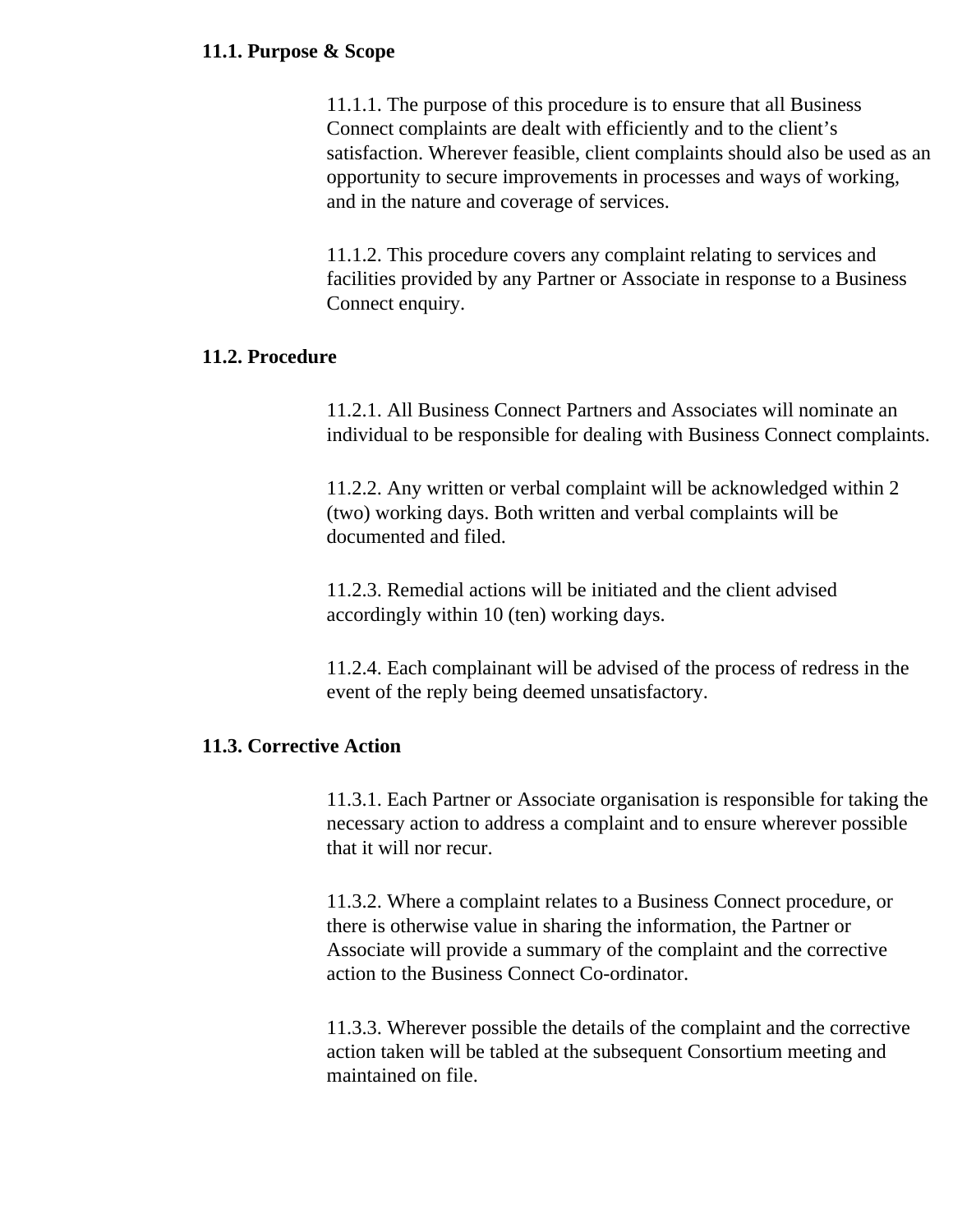#### **11.4. Redress**

11.4.1. It is expected that each Business Connect Partner or Associate will have its own process of redress in the event that a complaint remains unresolved. This will be used wherever appropriate.

11.4.2. In the event that such a process does not exist, or the matter remains unresolved, the complaint will be referred to Business Connect Co-ordinator, who will place the matter before the appropriate Consortium body.

**Annex B**

#### **Customer Care Statement**

### **Services**

Business Connect provides access to a range of services, via telephone and face to face support to help new and existing businesses in Wales. Assistance, support and guidance to improve performance and competitiveness includes help with:-

- Access to all aspects of training and management development
- Advice on current Business issues (e.g. Euro, Millennium Bug etc)
- Business Expansion
- Business Planning
- Business Premises
- Business Start Up
- Design, Patent and Environmental Advice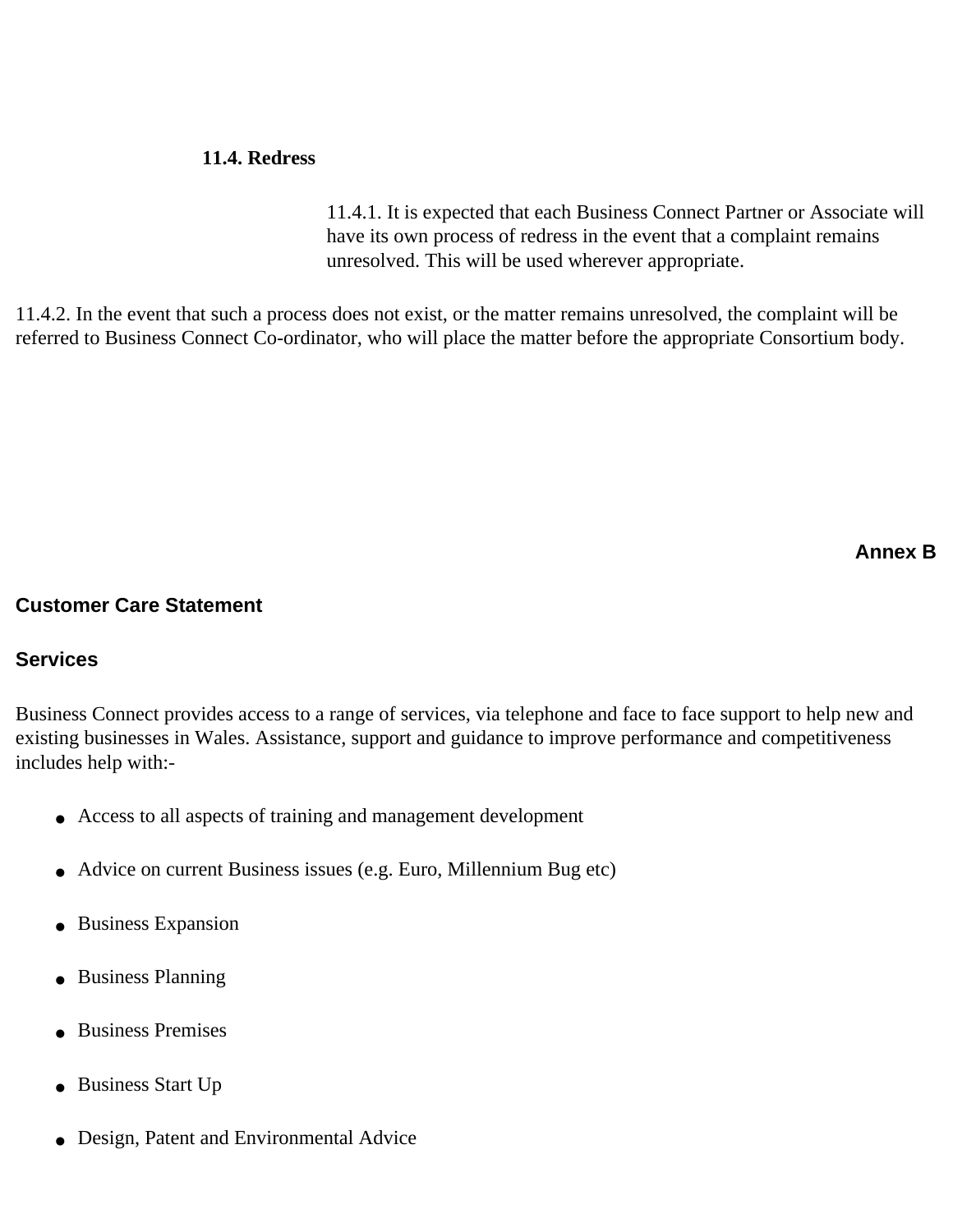- Export Support
- $\bullet$  Finance Grants and Loans
- Innovation and Technology
- IT Support
- Marketing

## **Business Connects Promise to you**

When you Contact Business Connect you can expect;

- That we will deliver a professional service through staff who are trained in their specialist areas, have an empathy with the needs of Welsh Businesses, and who will clearly explain services that are relevant to your Business.
- We will treat all client information in the strictest commercial confidence
- Impartial advice will be offered, recommending options, which represent the best value for the strictest commercial confidence.
- Courteous, speedy and efficient service by a named contact.
- That Business Connect Services will be available between the hours of 9.00 a.m. and 4.30 p.m. Monday to Friday and that phones to be answered within five rings.
- All requests for information will be actioned promptly and a response, or information on the progress of a response, given within two working days.
- That we will use language and terminology which is both clear and understandable
- If you are referred to another organisation, then we will use our best endeavours to see that high quality service standards are applied and that you are satisfied with the service provided by that organisation.

## **Choice**

We will offer you choice and flexibility whenever possible

## **Value**